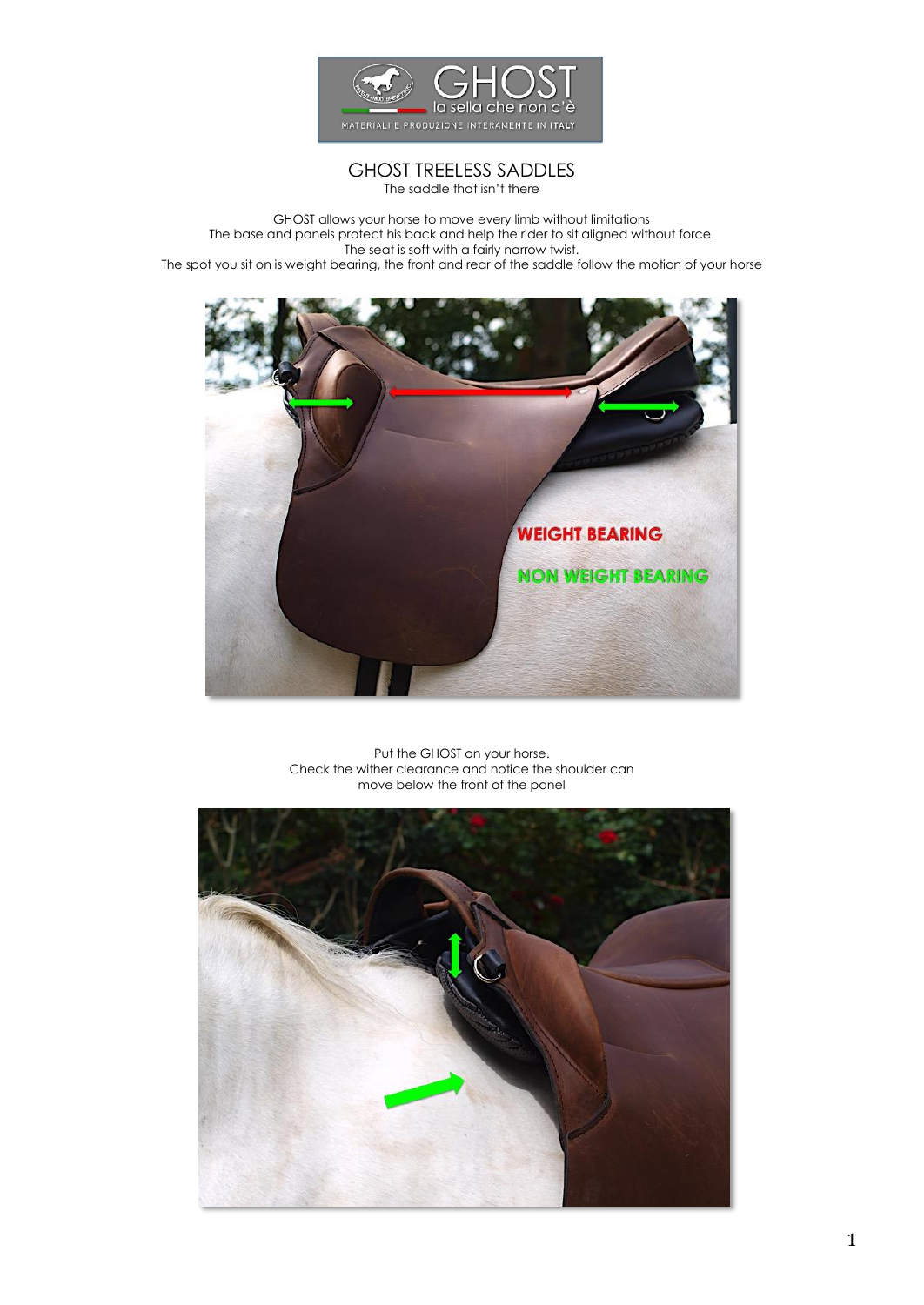

### The girth straps are on a sliding V. You can easily change the position of the girth straps and adapt the saddle to the conformation of your horse



When the saddle is at the correct spot, move the girth straps to the natural position (about a hand behind the front legs) until the girth straps hang down vertically

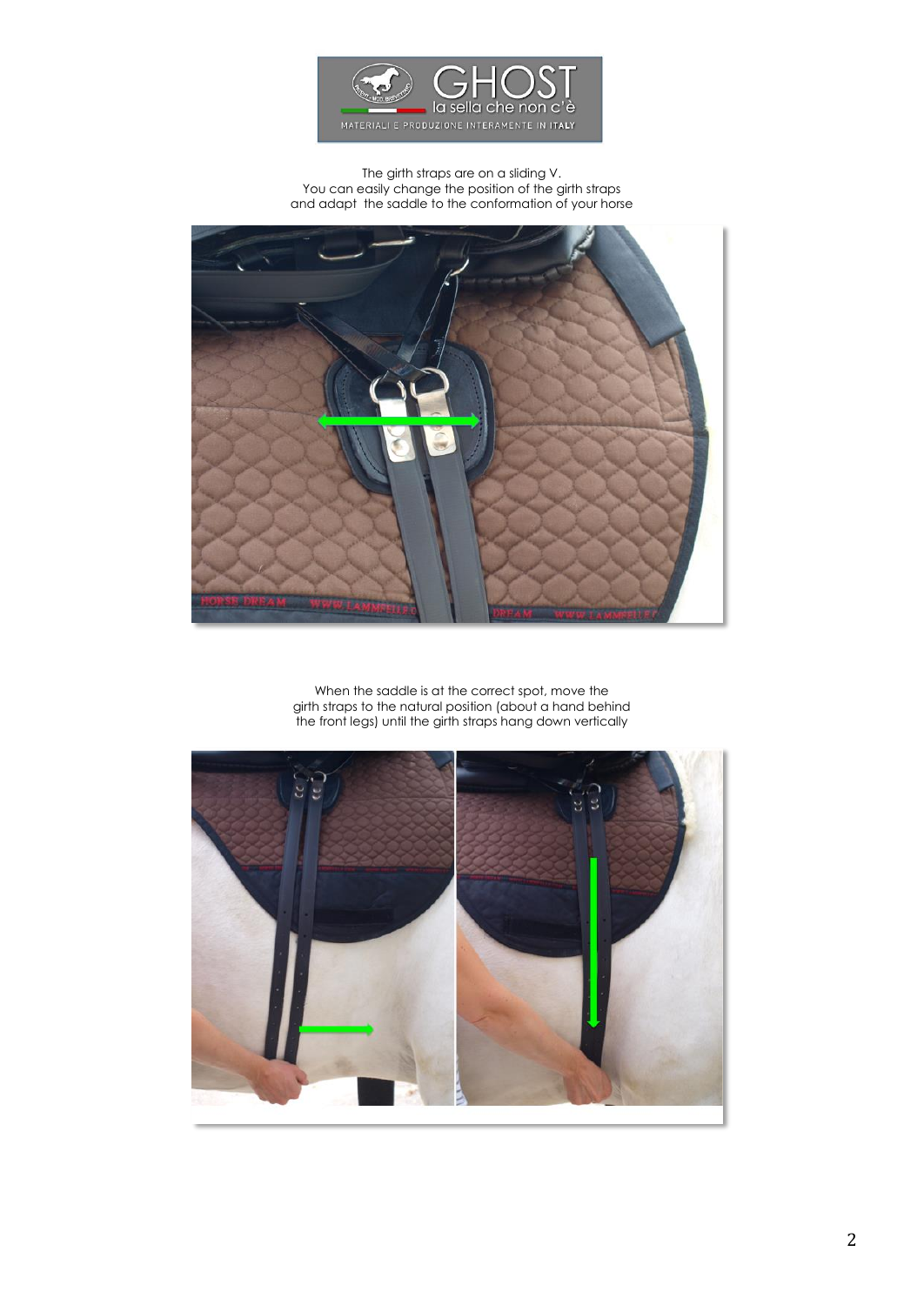

#### Fasten the girth, but not too tight - use a girth long enough to have the buckles above the elbows



For sensitive horses, GHOST carries girth strap protectors

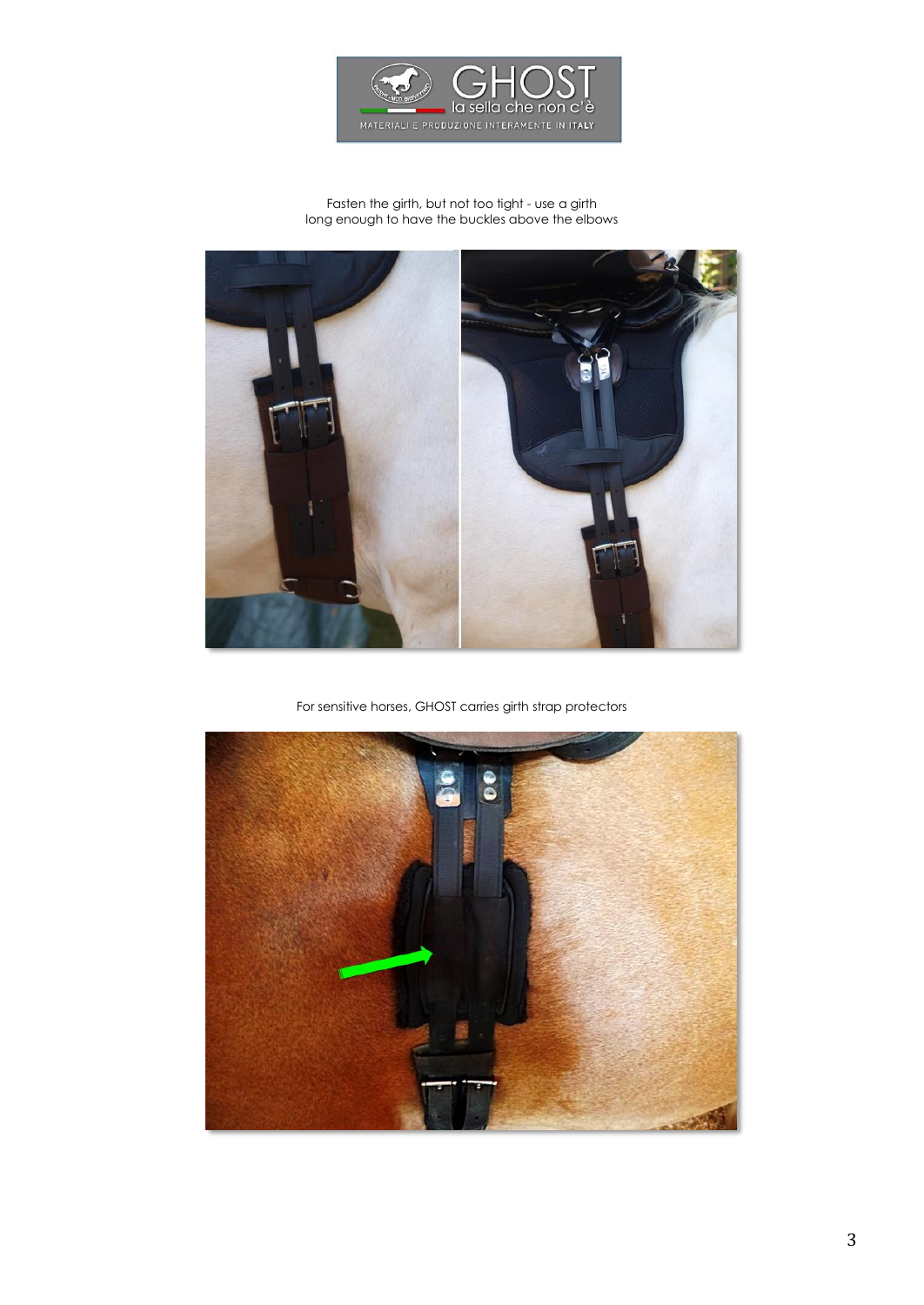

#### When you are mounted, you can still lift the front of the saddle. This allows your horse to move freely



Check the wither clearance. Just a few fingers is enough. The saddle will adapt to the conformation of the horse. In exceptional cases, contact your dealer for advice

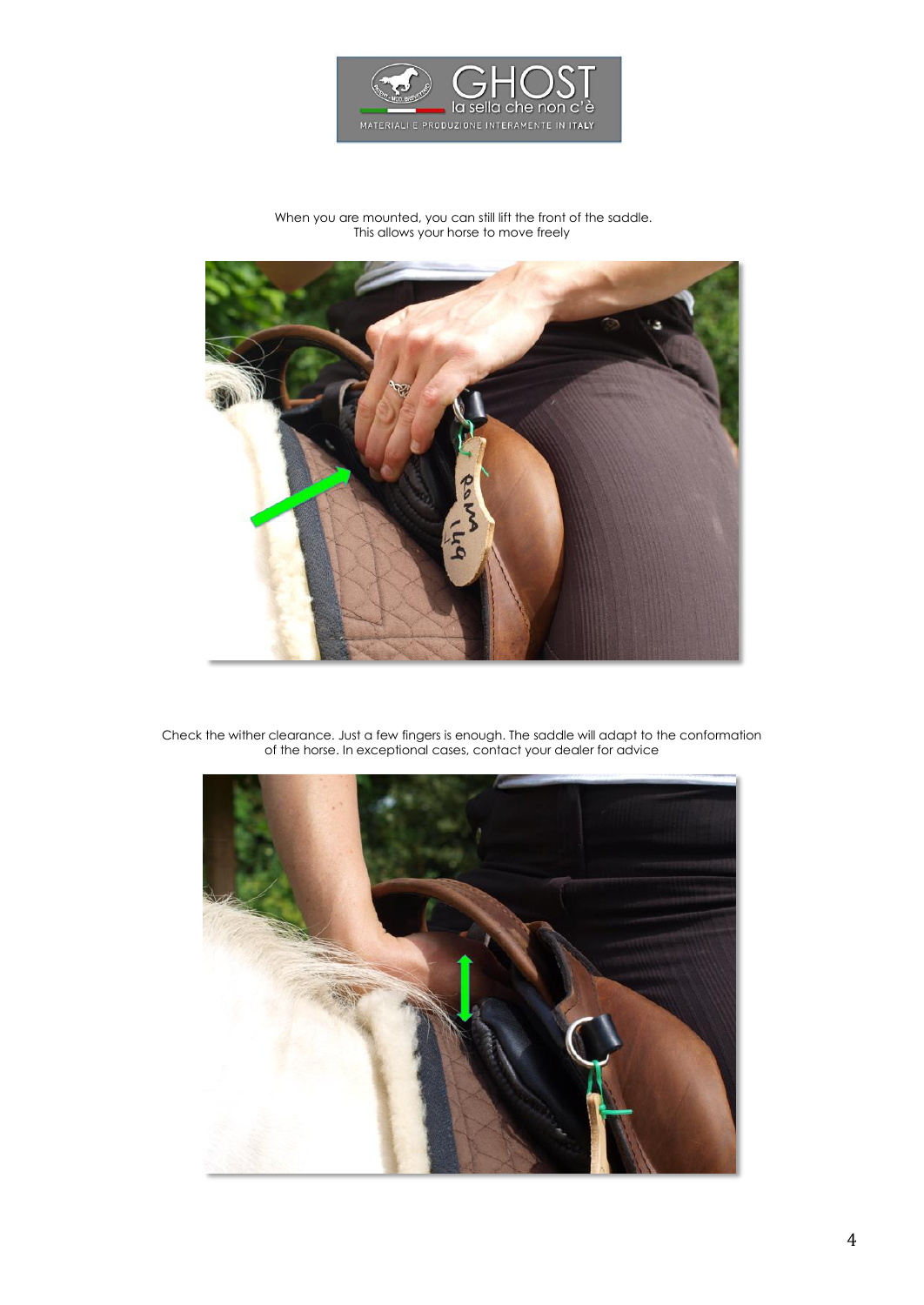

## You should also be able to lift the rear part of the GHOST when you're in the saddle



## Do NOT sit on the cantle of your GHOST

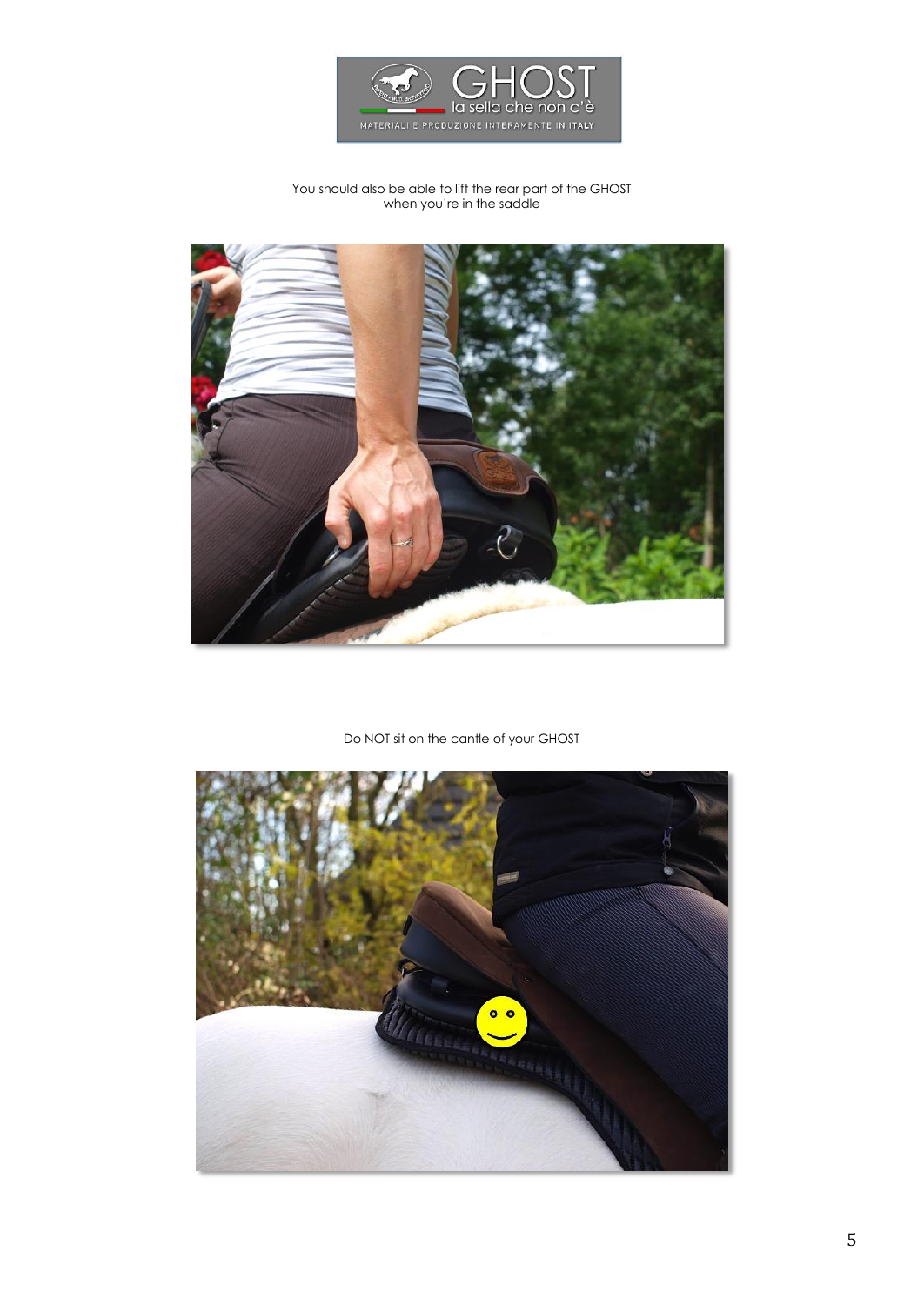

The panels of the GHOT can be moved around a bit. Start with a gap of around 4cm or 1.5". Don't go so narrow as to eliminate the spine clearance or so wide as to allow the base to contact the spine. If you narrow the front, you will lift the front of the saddle and vice versa. Experiment to find out what works best for your horse. They can also be shimmed. Always contact your dealer for advice when you feel uncertain.



Note that the channel between the panels will automatically widen when you put the saddle on a table-top horse.

The panels should rest on the long muscle that runs parallel to the spine and not on the ribs

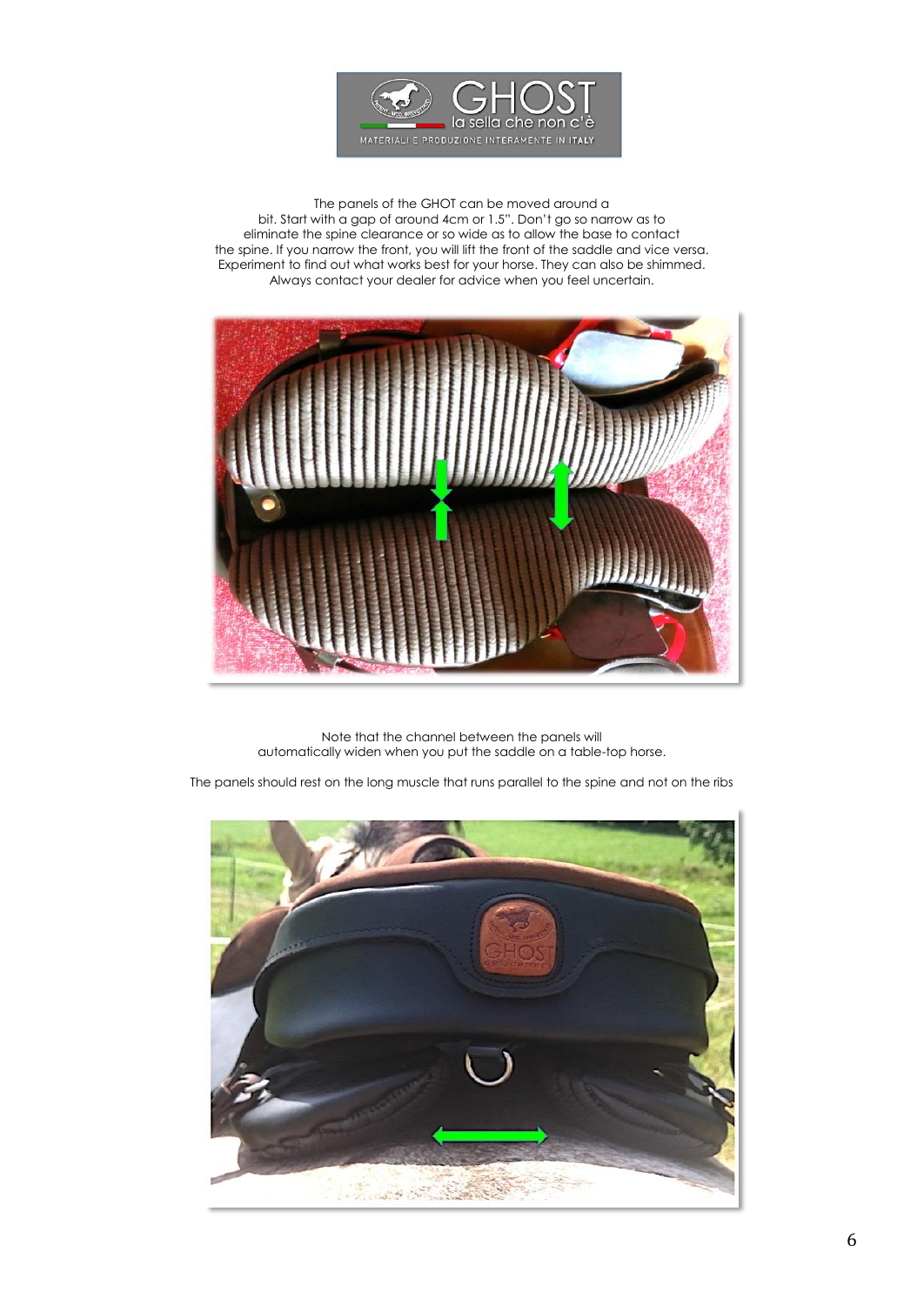

The smart design of the GHOST allows the same saddle to fit on a wide variety of horses



You can easily change the style of your GHOST Seats can be exchanged in minutes (as long as it's the same size as the base) Your hacking saddle will be become a stylish dressage model

Watch the "how to" video on www.GhostSaddle.com